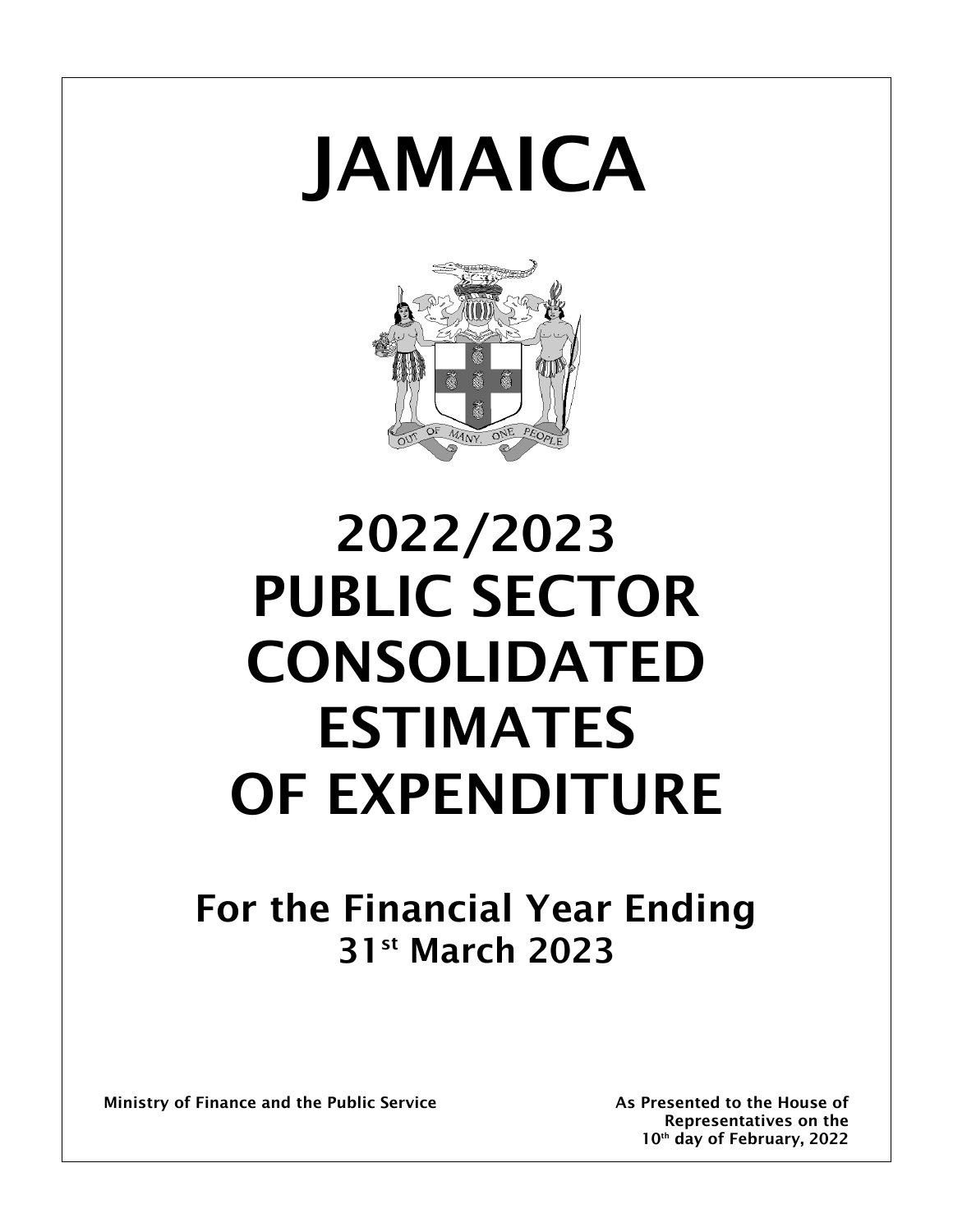## *Consolidated Public Sector Estimates for Financial Year 2022/2023*

The Financial Administration and Audit (FAA) Act and The Public Bodies Management and Accountability (PBMA) Act were amended in 2010 to establish a Fiscal Responsibility Framework (FRF) for Jamaica.

The FRF seeks to provide prudent fiscal management, and, more broadly, confirms the commitment of the Government of Jamaica (GOJ) to institute a culture and process that will promote fiscal discipline.

The amendments to the (PBMA) Act provides for, *inter alia*:

- a) The Minister to have prepared before the end of each financial year, estimates of revenue and expenditure in respect of all public bodies (including a summary of their corporate plans) and shall cause these estimates to be laid before the House of Representatives and the Senate for approval.
- b) The corporate plans for public bodies, and any subsequent modifications of such corporate plans, to be submitted to the Minister for endorsement and laid before both Houses of Parliament for approval;

With the budgets of both the Central Government and public bodies requiring Parliamentary approval, the consolidated Public Sector Estimates has been produced for presentation to Parliament for **Financial Year 2022/2023.**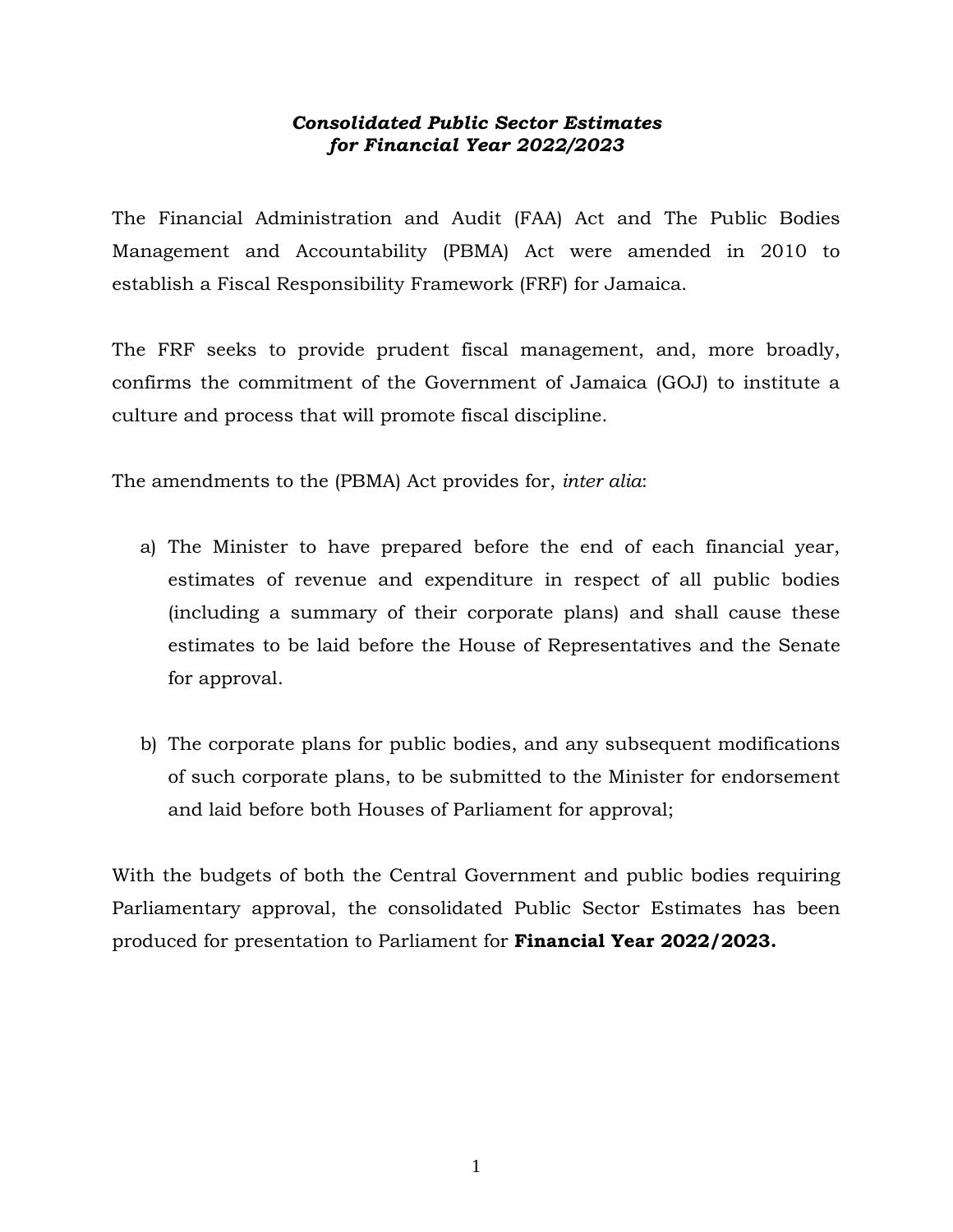

## **2022-2023 Jamaica Budget**

**Summary of Public Sector Estimates of Expenditure**

## **Total Central Government and Public Bodies**

\$'000

| <b>Particulars</b>                     | <b>Gross Total</b> | <b>Less Appropriations In</b><br><b>Aid/Transfers from</b><br><b>Consolidated Fund</b> | <b>Net Total</b> |  |
|----------------------------------------|--------------------|----------------------------------------------------------------------------------------|------------------|--|
|                                        |                    |                                                                                        |                  |  |
| <b>CENTRAL GOVERNMENT</b>              |                    |                                                                                        |                  |  |
| <b>Recurrent</b>                       | 710,986,075.0      | 33,107,879.0                                                                           | 677,878,196.0    |  |
| Capital                                | 65,067,327.0       |                                                                                        | 65,067,327.0     |  |
| <b>Amortization</b>                    | 169,057,917.0      |                                                                                        | 169,057,917.0    |  |
|                                        |                    |                                                                                        |                  |  |
| <b>Total Recurrent and Capital</b>     | 945,111,319.0      | 33,107,879.0                                                                           | 912,003,440.0    |  |
|                                        |                    |                                                                                        |                  |  |
|                                        |                    |                                                                                        |                  |  |
| <b>PUBLIC BODIES</b>                   |                    |                                                                                        |                  |  |
|                                        |                    |                                                                                        |                  |  |
| <b>Recurrent</b>                       | 399,677,424.5      | 14,718,740.0                                                                           | 384,958,684.5    |  |
| Capital                                | 70,671,180.7       |                                                                                        | 70,671,180.7     |  |
| <b>Amortization</b>                    | 10,639,080.6       |                                                                                        | 10,639,080.6     |  |
|                                        |                    |                                                                                        |                  |  |
| <b>Total Recurrent and Capital</b>     | 480,987,685.8      | 14,718,740.0                                                                           | 466,268,945.8    |  |
|                                        |                    |                                                                                        |                  |  |
| <b>Consolidated Public Expenditure</b> | 1,426,099,004.8    | 47,826,619.0                                                                           | 1,378,272,385.8  |  |
|                                        |                    |                                                                                        |                  |  |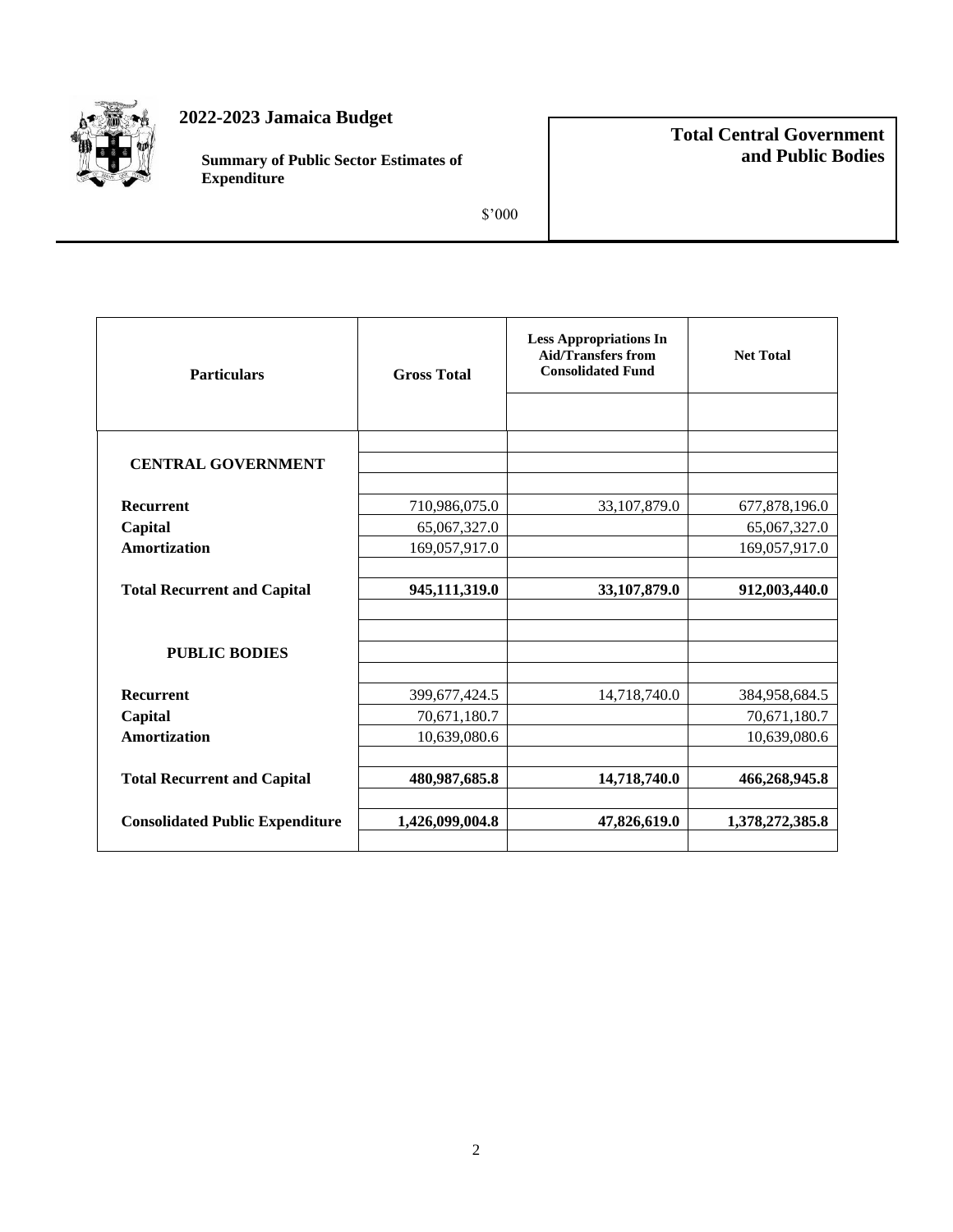

## **2022-2023 Jamaica Budget Recurrent**

Statutory Provisions and Provisions to be Voted

\$ '000

|       |                                                                                     |                          | \$ '000                             |                          |                                |                                                             |
|-------|-------------------------------------------------------------------------------------|--------------------------|-------------------------------------|--------------------------|--------------------------------|-------------------------------------------------------------|
|       | Head No. and Title                                                                  | Statutory                | Gross<br>Expenditure to<br>be Voted | Appropriations<br>in Aid | Net Expenditure<br>to be Voted | Net Provisions<br>in Estimates<br>(Including)<br>Statutory) |
| 01000 | His Excellency the Governor-General and Staff                                       | 314,266.0                | 95,774.0                            | 2,365.0                  | 93,409.0                       | 407,675.0                                                   |
| 02000 | <b>Houses of Parliament</b>                                                         | 18,083.0                 | 1,323,308.0                         |                          | 1,323,308.0                    | 1,341,391.0                                                 |
| 03000 | Office of the Public Defender                                                       | 15,886.0                 | 174,292.0                           |                          | 174,292.0                      | 190,178.0                                                   |
| 05000 | <b>Auditor General</b>                                                              | 11,287.0                 | 1,080,720.0                         | 5,000.0                  | 1,075,720.0                    | 1,087,007.0                                                 |
| 06000 | <b>Office of the Services Commissions</b>                                           | 18,623.0                 | 388,126.0                           |                          | 388,126.0                      | 406,749.0                                                   |
| 07000 | Office of the Children's Advocate                                                   | 14,696.0                 | 258,308.0                           |                          | 258,308.0                      | 273,004.0                                                   |
| 08000 | <b>Independent Commission of Investigations</b>                                     | 16,490.0                 | 763,809.0                           | 167,991.0                | 595,818.0                      | 612,308.0                                                   |
| 09000 | <b>Integrity Commission</b>                                                         | 35,000.0                 | 1,115,532.0                         |                          | 1,115,532.0                    | 1,150,532.0                                                 |
| 15000 | <b>Office of the Prime Minister</b>                                                 | $\blacksquare$           | 7,602,607.0                         | 41,500.0                 | 7,561,107.0                    | 7,561,107.0                                                 |
| 15010 | Jamaica Information Service                                                         | ÷,                       | 798,913.0                           | 118,067.0                | 680,846.0                      | 680,846.0                                                   |
| 15020 | Registrar General's Department and Island Records                                   | ÷,                       | 1,317,383.0                         | 658,013.0                | 659,370.0                      | 659,370.0                                                   |
|       | <b>Total Office of the Prime Minister and Departments</b>                           | $\overline{\phantom{0}}$ | 9,718,903.0                         | 817,580.0                | 8,901,323.0                    | 8,901,323.0                                                 |
| 16000 | <b>Office of the Cabinet</b>                                                        | $\blacksquare$           | 561,109.0                           |                          | 561,109.0                      | 561,109.0                                                   |
| 16049 | Management Institute for National Development                                       | $\frac{1}{2}$            | 497,725.0                           | 222,802.0                | 274,923.0                      | 274,923.0                                                   |
|       | <b>Total Office of the Cabinet and Departments</b>                                  | ٠                        | 1,058,834.0                         | 222,802.0                | 836,032.0                      | 836,032.0                                                   |
| 17000 | <b>Ministry of Tourism</b>                                                          | ä,                       | 11,562,652.0                        | 55,448.0                 | 11,507,204.0                   | 11,507,204.0                                                |
| 19000 | Ministry of Economic Growth and Job Creation                                        | $\blacksquare$           | 9,390,272.0                         | 462,381.0                | 8,927,891.0                    | 8,927,891.0                                                 |
| 19046 | <b>Forestry Department</b>                                                          | ÷,                       | 1,100,013.0                         | 10,000.0                 | 1,090,013.0                    | 1,090,013.0                                                 |
| 19047 | National Land Agency                                                                |                          | 3,679,751.0                         | 2,821,234.0              | 858,517.0                      | 858,517.0                                                   |
| 19048 | National Environment and Planning Agency                                            | ÷,                       | 1,303,641.0                         | 111,350.0                | 1,192,291.0                    | 1,192,291.0                                                 |
| 19050 | National Works Agency                                                               | $\frac{1}{2}$            | 2,268,474.0                         | 1,394,559.0              | 873,915.0                      | 873,915.0                                                   |
|       | <b>Total Ministry of Economic Growth and Job</b><br><b>Creation and Departments</b> | $\frac{1}{2}$            | 17,742,151.0                        | 4,799,524.0              | 12,942,627.0                   | 12,942,627.0                                                |
| 20000 | Ministry of Finance and the Public Service                                          | ٠                        | 49,636,488.0                        | 60,000.0                 | 49,576,488.0                   | 49,576,488.0                                                |
| 20011 | Accountant General's Department                                                     | ÷,                       | 1,572,648.0                         |                          | 1,572,648.0                    | 1,572,648.0                                                 |
| 20012 | Jamaica Customs Agency                                                              | $\frac{1}{2}$            | 12,953,812.0                        | 12,953,812.0             |                                | $0.0\,$                                                     |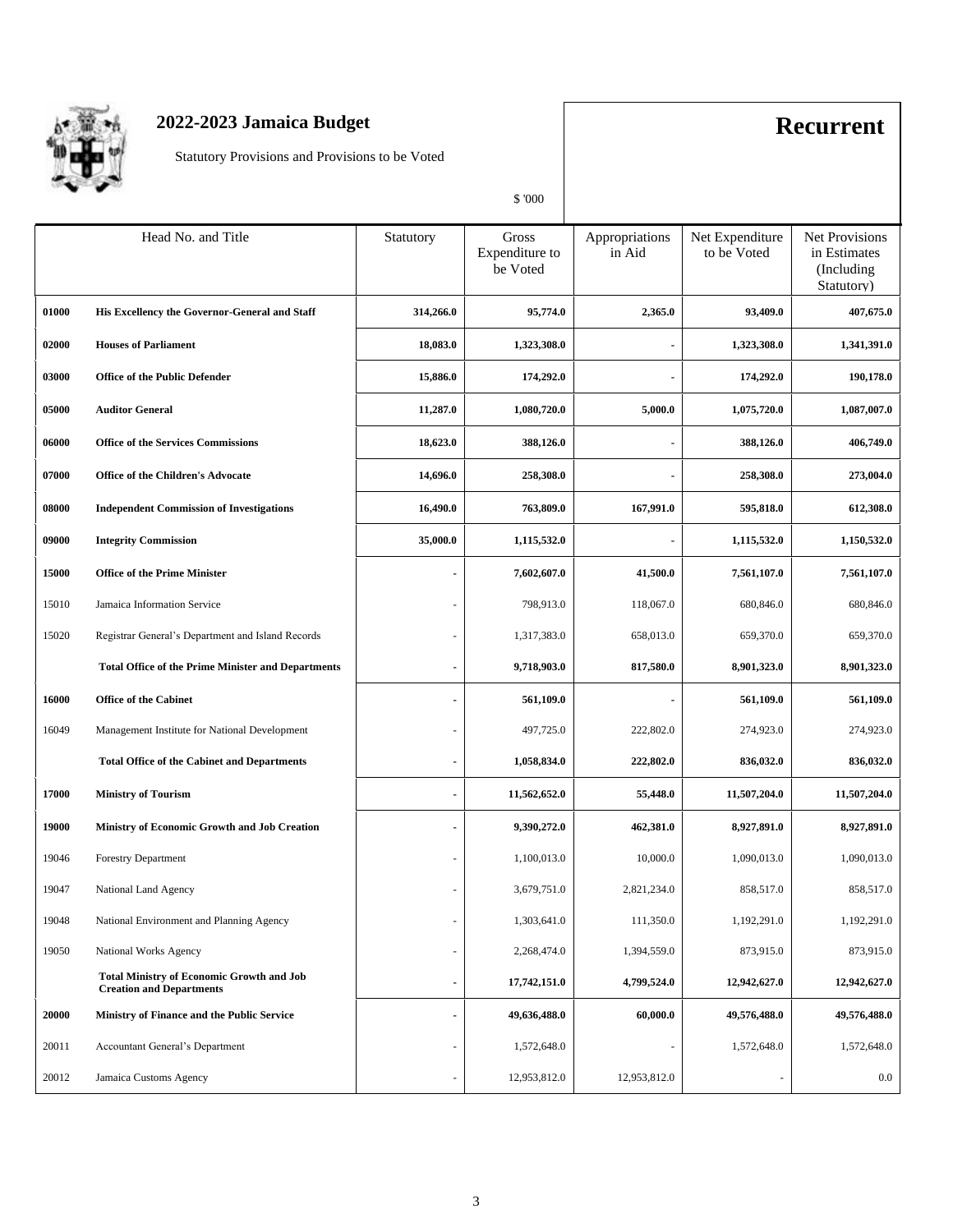

## **2022-2023 Jamaica Budget Recurrent**

Statutory Provisions and Provisions to be Voted

| И<br>ı<br>٠н. |
|---------------|
|               |

|       |                                                                            |                              | \$ '000                             |                          |                                |                                                             |
|-------|----------------------------------------------------------------------------|------------------------------|-------------------------------------|--------------------------|--------------------------------|-------------------------------------------------------------|
|       | Head No. and Title                                                         | Statutory                    | Gross<br>Expenditure to<br>be Voted | Appropriations<br>in Aid | Net Expenditure<br>to be Voted | Net Provisions<br>in Estimates<br>(Including)<br>Statutory) |
| 20017 | Public Debt Servicing (Amortisation)                                       | 169,057,917.0                |                                     |                          |                                | 169,057,917.0                                               |
| 20018 | Public Debt Servicing (Interest Payments)                                  | 138,409,053.0                |                                     |                          |                                | 138,409,053.0                                               |
| 20019 | Pensions                                                                   | 27,563,103.0                 | 12,448,781.0                        |                          | 12,448,781.0                   | 40,011,884.0                                                |
| 20056 | Tax Administration Jamaica                                                 | $\sim$                       | 14,045,294.0                        |                          | 14,045,294.0                   | 14,045,294.0                                                |
|       | Total Ministry of Finance and the Public Service and<br><b>Departments</b> | 335,030,073.0                | 90,657,023.0                        | 13,013,812.0             | 77,643,211.0                   | 412,673,284.0                                               |
| 26000 | <b>Ministry of National Security</b>                                       | $\blacksquare$               | 35,366,363.0                        | 1,117,966.0              | 34,248,397.0                   | 34,248,397.0                                                |
| 26022 | Police Department                                                          | ÷,                           | 46,517,077.0                        | 400,000.0                | 46,117,077.0                   | 46,117,077.0                                                |
| 26024 | Department of Correctional Services                                        | $\sim$                       | 8,903,647.0                         |                          | 8,903,647.0                    | 8,903,647.0                                                 |
| 26053 | Passport, Immigration and Citizenship Agency                               | ٠                            | 4,002,887.0                         | 2,881,081.0              | 1,121,806.0                    | 1,121,806.0                                                 |
| 26057 | Institute of Forensic Science and Legal Medicine                           | ÷,                           | 959,761.0                           |                          | 959,761.0                      | 959,761.0                                                   |
| 26059 | Major Organized Crime and Anti-Corruption Agency                           | $\overline{\phantom{a}}$     | 1,073,547.0                         |                          | 1,073,547.0                    | 1,073,547.0                                                 |
|       | <b>Total Ministry of National Security and Departments</b>                 | $\blacksquare$               | 96,823,282.0                        | 4,399,047.0              | 92,424,235.0                   | 92,424,235.0                                                |
| 27000 | <b>Ministry of Legal and Constitutional Affairs</b>                        | $\blacksquare$               | 572,205.0                           |                          | 572,205.0                      | 572,205.0                                                   |
| 28000 | <b>Ministry of Justice</b>                                                 | $\overline{\phantom{a}}$     | 2,743,834.0                         | 176,000.0                | 2,567,834.0                    | 2,567,834.0                                                 |
| 28025 | Office of the Director of Public Prosecutions                              | 14,600.0                     | 502,121.0                           |                          | 502,121.0                      | 516,721.0                                                   |
| 28030 | Administrator General                                                      | $\sim$                       | 662,438.0                           | 265,000.0                | 397,438.0                      | 397,438.0                                                   |
| 28031 | Attorney General's Chambers                                                |                              | 1,320,942.0                         |                          | 1,320,942.0                    | 1,320,942.0                                                 |
| 28058 | Judiciary                                                                  | 1,031,747.0                  | 4,553,332.0                         |                          | 4,553,332.0                    | 5,585,079.0                                                 |
|       | <b>Total Ministry of Justice and Departments</b>                           | 1,046,347.0                  | 9,782,667.0                         | 441,000.0                | 9,341,667.0                    | 10,388,014.0                                                |
| 30000 | Ministry of Foreign Affairs and Foreign Trade                              | $\blacksquare$               | 5,173,346.0                         | 143,205.0                | 5,030,141.0                    | 5,030,141.0                                                 |
| 40000 | <b>Ministry of Labour and Social Security</b>                              | $\blacksquare$               | 14,219,814.0                        |                          | 14,219,814.0                   | 14,219,814.0                                                |
| 41000 | Ministry of Education and Youth                                            | $\blacksquare$               | 119,830,217.0                       | 605,000.0                | 119,225,217.0                  | 119,225,217.0                                               |
| 41051 | Child Protection and Family Services Agency                                | $\qquad \qquad \blacksquare$ | 3,138,093.0                         | 1,863.0                  | 3,136,230.0                    | 3,136,230.0                                                 |
|       | <b>Total Ministry of Education and Youth and</b><br><b>Departments</b>     | $\blacksquare$               | 122,968,310.0                       | 606,863.0                | 122,361,447.0                  | 122,361,447.0                                               |
| 42000 | <b>Ministry of Health and Wellness</b>                                     | $\overline{\phantom{a}}$     | 91,460,676.0                        | 448,680.0                | 91,011,996.0                   | 91,011,996.0                                                |
| 42034 | <b>Bellevue Hospital</b>                                                   | $\overline{\phantom{a}}$     | 2,021,814.0                         |                          | 2,021,814.0                    | 2,021,814.0                                                 |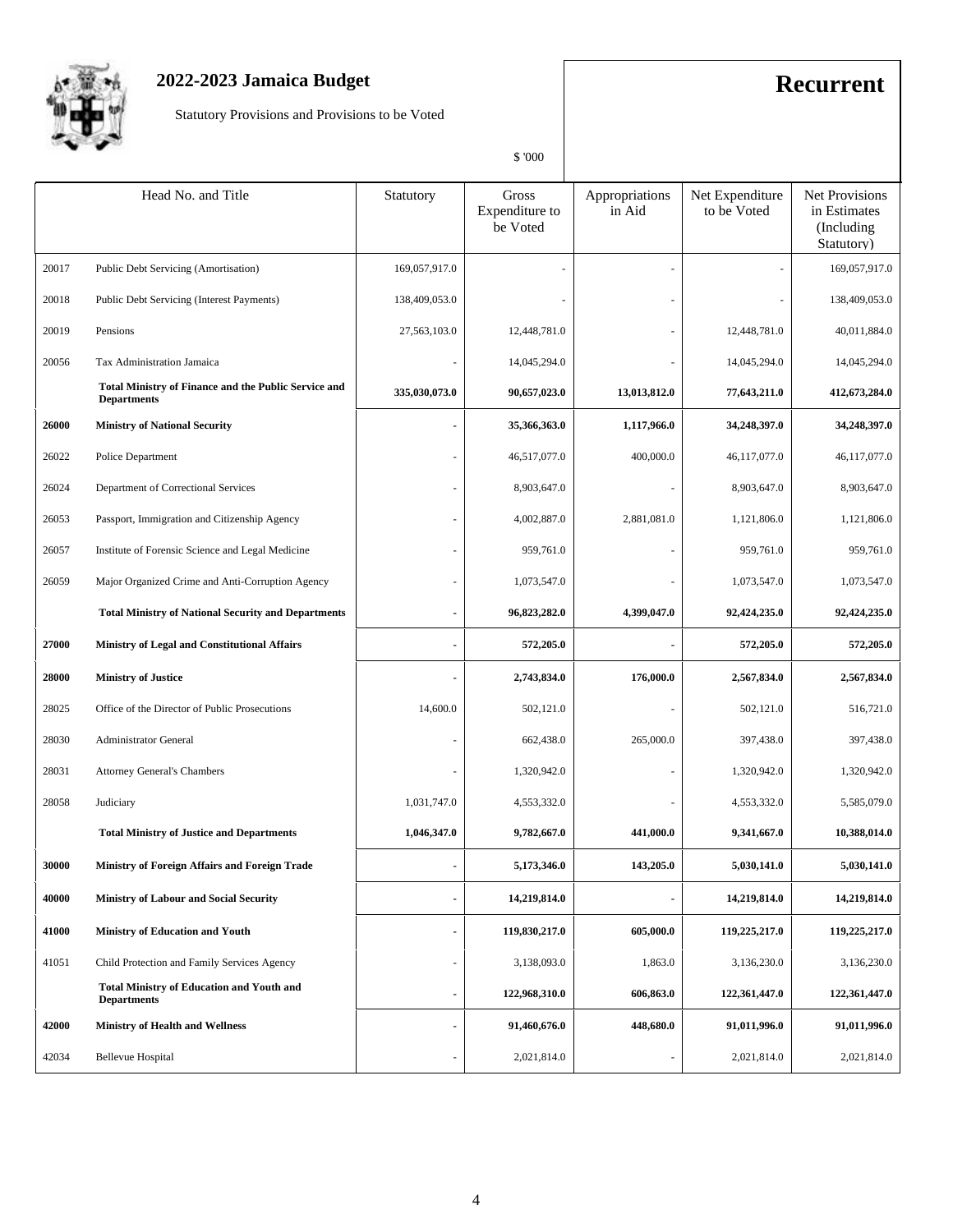

## **2022-2023 Jamaica Budget Recurrent**

Statutory Provisions and Provisions to be Voted

| N.<br>۱ |
|---------|

|       | Head No. and Title                                                                   | Statutory      | Gross<br>Expenditure to<br>be Voted | Appropriations<br>in Aid | Net Expenditure<br>to be Voted | <b>Net Provisions</b><br>in Estimates<br>(Including)<br>Statutory) |
|-------|--------------------------------------------------------------------------------------|----------------|-------------------------------------|--------------------------|--------------------------------|--------------------------------------------------------------------|
| 42035 | <b>Government Chemist</b>                                                            |                | 91,670.0                            |                          | 91,670.0                       | 91,670.0                                                           |
|       | <b>Total Ministry of Health and Wellness and</b><br><b>Departments</b>               | ٠              | 93,574,160.0                        | 448,680.0                | 93,125,480.0                   | 93,125,480.0                                                       |
| 46000 | Ministry of Culture, Gender, Entertainment and                                       | $\sim$         | 4,680,006.0                         | 272,789.0                | 4,407,217.0                    | 4,407,217.0                                                        |
| 51000 | <b>Ministry of Agriculture and Fisheries</b>                                         | $\blacksquare$ | 11,691,227.0                        | 1,466,263.0              | 10,224,964.0                   | 10,224,964.0                                                       |
| 53000 | Ministry of Industry, Investment and Commerce                                        |                | 4,716,432.0                         | 425,436.0                | 4,290,996.0                    | 4,290,996.0                                                        |
| 53038 | Companies Office of Jamaica                                                          |                | 711,596.0                           | 702,736.0                | 8,860.0                        | 8,860.0                                                            |
|       | <b>Total Ministry of Industry, Investment and</b><br><b>Commerce and Departments</b> | ٠              | 5,428,028.0                         | 1,128,172.0              | 4,299,856.0                    | 4,299,856.0                                                        |
| 56000 | Ministry of Science, Energy and Technology                                           |                | 6,554,514.0                         | 73,590.0                 | 6,480,924.0                    | 6,480,924.0                                                        |
| 56039 | Post and Telecommunications Department                                               |                | 3,254,494.0                         | 839,302.0                | 2,415,192.0                    | 2,415,192.0                                                        |
|       | <b>Total Ministry of Science, Energy and Technology</b><br>and Departments           |                | 9,809,008.0                         | 912,892.0                | 8,896,116.0                    | 8,896,116.0                                                        |
| 68000 | <b>Ministry of Transport and Mining</b>                                              | $\blacksquare$ | 13,678,382.0                        | 797,399.0                | 12,880,983.0                   | 12,880,983.0                                                       |
| 72000 | Ministry of Local Government and Rural                                               | ٠              | 19,183,374.0                        | 3,407,047.0              | 15,776,327.0                   | 15,776,327.0                                                       |
|       | <b>Total Recurrent</b>                                                               | 336,520,751.0  | 543,523,241.0                       | 33,107,879.0             | 510,415,362.0                  | 846,936,113.0                                                      |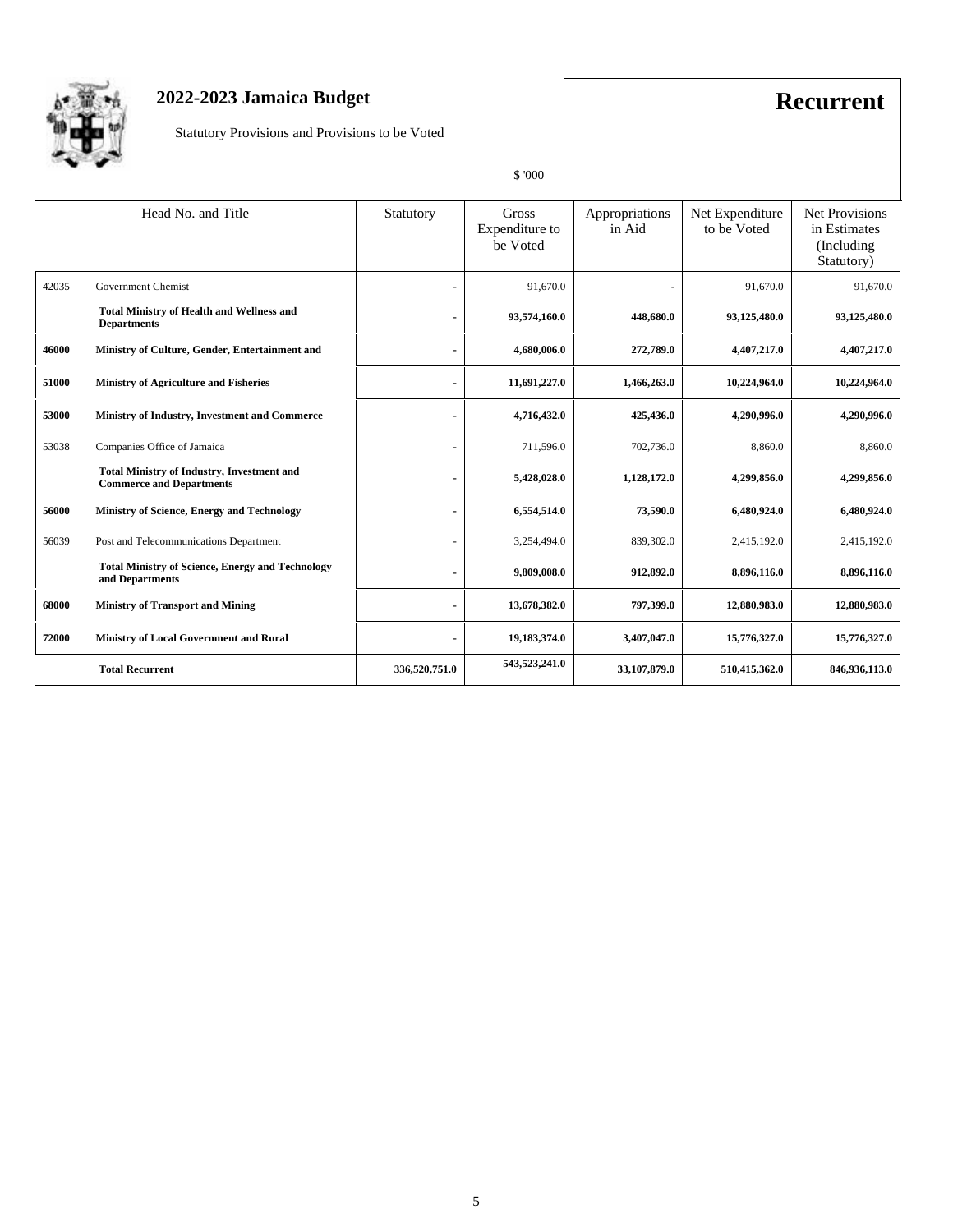

## **2022-2023 Jamaica Budget Capital**

Statutory Provisions and Provisions to be Voted

| 70OC |  |
|------|--|

|       |                                               |                | v vvv                               |                          |                                |                                                                    |
|-------|-----------------------------------------------|----------------|-------------------------------------|--------------------------|--------------------------------|--------------------------------------------------------------------|
|       | Head No. and Title                            | Statutory      | Gross<br>Expenditure to<br>be Voted | Appropriations<br>in Aid | Net Expenditure<br>to be Voted | <b>Net Provisions</b><br>in Estimates<br>(Including)<br>Statutory) |
| 15000 | <b>Office of the Prime Minister</b>           |                | 4,507,458.0                         |                          | 4,507,458.0                    | 4,507,458.0                                                        |
| 19000 | Ministry of Economic Growth and Job Creation  |                | 29,765,294.0                        |                          | 29,765,294.0                   | 29,765,294.0                                                       |
| 20000 | Ministry of Finance and the Public Service    | $\blacksquare$ | 9,016,960.0                         |                          | 9,016,960.0                    | 9,016,960.0                                                        |
| 26000 | <b>Ministry of National Security</b>          | $\blacksquare$ | 6,972,057.0                         |                          | 6,972,057.0                    | 6,972,057.0                                                        |
| 28000 | <b>Ministry of Justice</b>                    |                | 95,000.0                            |                          | 95,000.0                       | 95,000.0                                                           |
| 41000 | Ministry of Education and Youth               | $\blacksquare$ | 1,311,500.0                         |                          | 1,311,500.0                    | 1,311,500.0                                                        |
| 42000 | <b>Ministry of Health and Wellness</b>        |                | 4,900,454.0                         |                          | 4,900,454.0                    | 4,900,454.0                                                        |
| 51000 | <b>Ministry of Agriculture and Fisheries</b>  | ۰              | 4,467,870.0                         |                          | 4,467,870.0                    | 4,467,870.0                                                        |
| 53000 | Ministry of Industry, Investment and Commerce |                | 710,230.0                           |                          | 710,230.0                      | 710,230.0                                                          |
| 56000 | Ministry of Science, Energy and Technology    | $\blacksquare$ | 1,167,666.0                         |                          | 1,167,666.0                    | 1,167,666.0                                                        |
| 72000 | Ministry of Local Government and Rural        | $\blacksquare$ | 2,152,838.0                         |                          | 2,152,838.0                    | 2,152,838.0                                                        |
|       | <b>Total Capital</b>                          |                | 65,067,327.0                        |                          | 65,067,327.0                   | 65,067,327.0                                                       |
|       | <b>Grand Total Recurrent and Capital</b>      | 336,520,751.0  | 608,590,568.0                       | 33,107,879.0             | 575,482,689.0                  | 912,003,440.0                                                      |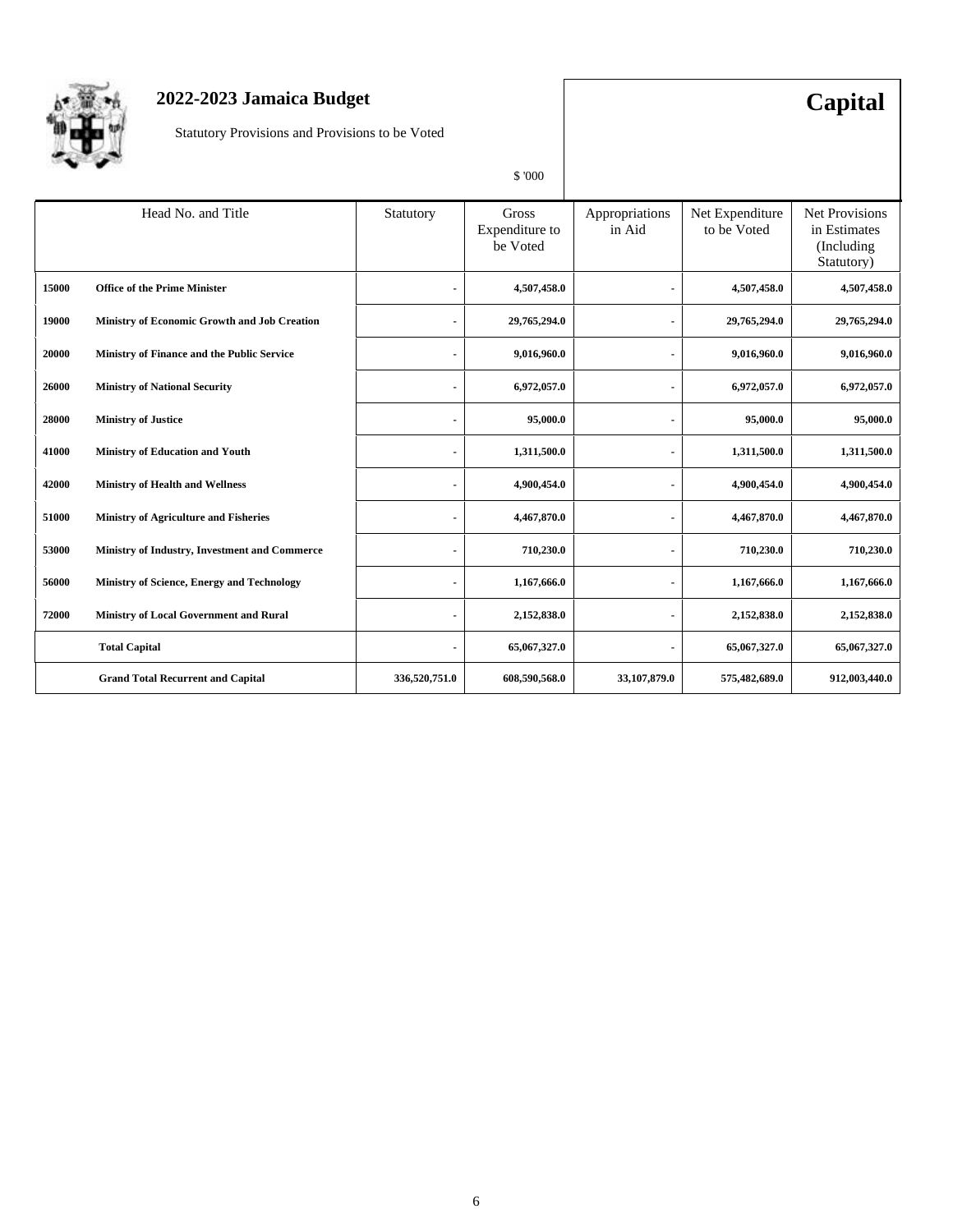### **2022-2023 JAMAICA BUDGET PUBLIC BODIES ESTIMATES OF EXPENDITURE \$'000**

|                                                                                              | <b>Recurrent</b>          | <b>Capital</b>           | <b>Gross Total</b>           | <b>Transfer from</b>  | Loan           | <b>Net Total Recurrent</b>     |  |
|----------------------------------------------------------------------------------------------|---------------------------|--------------------------|------------------------------|-----------------------|----------------|--------------------------------|--|
| <b>Ministry/Public Bodies</b>                                                                | <b>Expenditure</b>        | <b>Expenditure</b>       | <b>Recurrent and</b>         | <b>Consol. Fund</b>   | Amortization   | and Capital                    |  |
|                                                                                              |                           |                          | <b>Capital Expenditure</b>   |                       |                | <b>Expenditure</b>             |  |
| <b>Office of the Prime Minister</b>                                                          |                           |                          |                              |                       |                |                                |  |
| Office of Utilities Regulation (OUR)                                                         | 1,141,400.00              | 41,240.00                | 1,182,640.00                 |                       |                | 1,182,640.00                   |  |
| <b>Broadcasting Commission</b>                                                               | 368,010.00                | 12,310.00                | 380,320.00                   |                       |                | 380,320.00                     |  |
| Human Employment and Resource Training Trust (HEART<br>Trust/NTA) **                         | 15,315,000.00             | 885,300.00               | 16,200,300.00                |                       |                | 16,200,300.00                  |  |
| National Housing Trust (NHT) **                                                              | 29,233,120.00             | 37,583,510.00            | 66,816,630.00                | 1,378,620.00          |                | 65,438,010.00                  |  |
| <b>Total Office of the Prime Minister</b>                                                    | 46,057,530.00             | 38,522,360.00            | 84,579,890.00                | 1,378,620.00          | ٠              | 83,201,270.00                  |  |
|                                                                                              |                           |                          |                              |                       |                |                                |  |
| <b>Ministry of Economic Growth and Job Creation</b>                                          |                           |                          |                              |                       |                |                                |  |
| Development Bank of Jamaica (DBJ)                                                            | 2,371,210.00              | 172,460.00               | 2,543,670.00                 |                       | 2,458,550.00   | 5,002,220.00                   |  |
| Factories Corporation of Jamaica Limited                                                     | 1,187,340.00              | 1,237,030.00             | 2,424,370.00                 | $\overline{a}$        |                | 2,424,370.00                   |  |
| Housing Agency of Jamaica<br>Jamaica International Free Zone Development Limited             | 578,000.00<br>59,870.00   | 5,740,820.00             | 6,318,820.00<br>59,870.00    |                       |                | 6,318,820.00<br>59,870.00      |  |
| Jamaica Mortgage Bank                                                                        | 415,850.00                | 9,140.00                 | 424,990.00                   | Ē,                    | 426,860.00     | 851,850.00                     |  |
| Kingston Freezone Company Limited                                                            | 773,780.00                | 30,080.00                | 803,860.00                   |                       |                | 803,860.00                     |  |
| Montego Bay Freezone Company Limited                                                         | 1,007,190.00              | 165,740.00               | 1,172,930.00                 |                       |                | 1,172,930.00                   |  |
| National Road Operating and Constructing Company                                             | 8,506,430.00              | 1,089,300.00             | 9,595,730.00                 | 5,197,300.00          |                | 4,398,430.00                   |  |
| National Water Commission                                                                    | 45,637,130.00             | 8,851,460.00             | 54,488,590.00                |                       | 1,653,760.00   | 56,142,350.00                  |  |
| Ocho Rios Commercial Centre                                                                  | 22,620.00                 |                          | 22,620.00                    |                       |                | 22,620.00                      |  |
| Port Authority of Jamaica                                                                    | 9,337,490.00              | 3,810,590.00             | 13,148,080.00                |                       | 1,594,000.00   | 14,742,080.00                  |  |
| Ports Management Security Limited                                                            | 2,353,150.00              | 1,392,020.00             | 3,745,170.00                 |                       |                | 3,745,170.00                   |  |
| Runaway Bay Water Company                                                                    | 210,950.00                | 3,120.00                 | 214,070.00                   |                       |                | 214,070.00                     |  |
| St Ann Development Company Limited                                                           | 141,890.00                |                          | 141,890.00                   |                       |                | 141,890.00                     |  |
| <b>Urban Development Corporation</b>                                                         | 3,266,000.00              | 634,290.00               | 3,900,290.00                 |                       | 144,970.00     | 4,045,260.00<br>100,085,790.00 |  |
| <b>Total Ministry of Economic Growth and Job Creation</b>                                    | 75,868,900.00             | 23,136,050.00            | 99,004,950.00                | 5,197,300.00          | 6,278,140.00   |                                |  |
|                                                                                              |                           |                          |                              |                       |                |                                |  |
| Ministry of Agriculture and Fisheries                                                        |                           |                          |                              |                       |                |                                |  |
| Coconut Industry Board                                                                       | 497,110.00                | 63,420.00                | 560,530.00                   |                       |                | 560,530.00                     |  |
| Jamaica Agriculture Commodities Regulatory Authority                                         | 791,360.00                | 48,950.00                | 840,310.00                   | 250,000.00            |                | 590,310.00                     |  |
| Sugar Company of Jamaica Holdings                                                            | 543,539.63                | 219,770.00               | 763,309.63                   |                       | 837,010.59     | 1,600,320.21                   |  |
| <b>Sugar Industry Authority</b>                                                              | 235,295.34                | 7,000.00                 | 242,295.34                   |                       |                | 242,295.34                     |  |
| <b>Total Ministry of Agriculture and Fisheries</b>                                           | 2,067,304.97              | 339,140.00               | 2,406,444.97                 | 250,000.00            | 837,010.59     | 2,993,455.55                   |  |
|                                                                                              |                           |                          |                              |                       |                |                                |  |
| Ministry of Culture, Gender, Entertainment and Sports                                        |                           |                          |                              |                       |                |                                |  |
|                                                                                              |                           |                          |                              |                       |                |                                |  |
| Sports Development Foundation                                                                | 880,920.00                | 32,000.00                | 912,920.00                   | 153,240.00            |                | 759,680.00                     |  |
| Ministry of Culture, Gender, Entertainment and Sports                                        | 880,920.00                | 32,000.00                | 912,920.00                   | 153,240.00            | ٠              | 759,680.00                     |  |
|                                                                                              |                           |                          |                              |                       |                |                                |  |
| <b>Ministry of Education and Youth</b>                                                       |                           |                          |                              |                       |                |                                |  |
| Overseas Examination Commission<br><b>Total Ministry of Education, Youth and Information</b> | 877,000.00                | 709,630.00<br>709,630.00 | 1,586,630.00<br>1,586,630.00 |                       |                | 1,586,630.00                   |  |
|                                                                                              | 877,000.00                |                          |                              |                       |                | 1,586,630.00                   |  |
| Ministry of Finance and the Public Service                                                   |                           |                          |                              |                       |                |                                |  |
| Betting, Gaming and Lotteries Commission                                                     | 1,495,830.00              | 699,590.00               | 2,195,420.00                 |                       |                | 2,195,420.00                   |  |
| Clarendon Alumina Partners (CAP)                                                             | 29.203.530.00             | 702,780.00               | 29.906.310.00                |                       |                | 29,906,310.00                  |  |
| Financial Services Commission (FSC)                                                          | 1,575,630.00              | 126,400.00               | 1,702,030.00                 |                       |                | 1,702,030.00                   |  |
| Harmonisation Limited                                                                        | 161,410.00                |                          | 161,410.00                   |                       |                | 161,410.00                     |  |
| Jamaica Deposit Insurance Corporation (JDIC)                                                 | 915,060.00                | 88,070.00                | 1,003,130.00                 |                       |                | 1,003,130.00                   |  |
| Jamaica Racing Commission                                                                    | 381,650.00                | 24,450.00                | 406,100.00                   | 165,000.00            |                | 241,100.00                     |  |
| Public Accountancy Board                                                                     | 30,146.00<br>2,874,010.00 | 680.00<br>405,480.00     | 30,826.00<br>3,279,490.00    | 6,000.00<br>72,460.00 | 572,860.00     | 24,826.00<br>3,779,890.00      |  |
| Students' Loan Bureau<br><b>Total Ministry of Finance and the Public Service</b>             |                           |                          |                              |                       | 572,860.00     |                                |  |
|                                                                                              | 36,637,266.00             | 2,047,450.00             | 38,684,716.00                | 243,460.00            |                | 39,014,116.00                  |  |
| <b>Ministry of Health</b>                                                                    |                           |                          |                              |                       |                |                                |  |
| National Health Fund (NHF)                                                                   | 21,874,500.00             | 218,480.00               | 22,092,980.00                |                       |                | 22,092,980.00                  |  |
| Pesticides Control Authority                                                                 | 63,390.00                 | 7,010.00                 | 70,400.00                    |                       |                |                                |  |
| <b>Total Ministry of Health</b>                                                              | 21,937,890.00             | 225,490.00               | 22,163,380.00                | $\blacksquare$        | $\blacksquare$ | 22,092,980.00                  |  |
|                                                                                              |                           |                          |                              |                       |                |                                |  |
| Ministry of Industry, Investment and Commerce                                                |                           |                          |                              |                       |                |                                |  |
| Bureau Of Standards Jamaica                                                                  | 1,503,907.00              | 107,740.00               | 1,611,647.00                 |                       |                | 1,611,647.00                   |  |
| Limited                                                                                      | 166,869.41                | 116,923.71               | 283,793.12                   |                       |                | 283,793.12                     |  |
| National Export-Import Bank of Jamaica Limited                                               | 796,320.00                | 11,780.00                | 808,100.00                   |                       | 521,340.00     | 1,329,440.00                   |  |
| <b>Total Ministry of Industry, Investment and Commerce</b>                                   | 2,467,096.41              | 236,443.71               | 2,703,540.12                 | ٠                     | 521,340.00     | 3,224,880.12                   |  |
|                                                                                              |                           |                          |                              |                       |                |                                |  |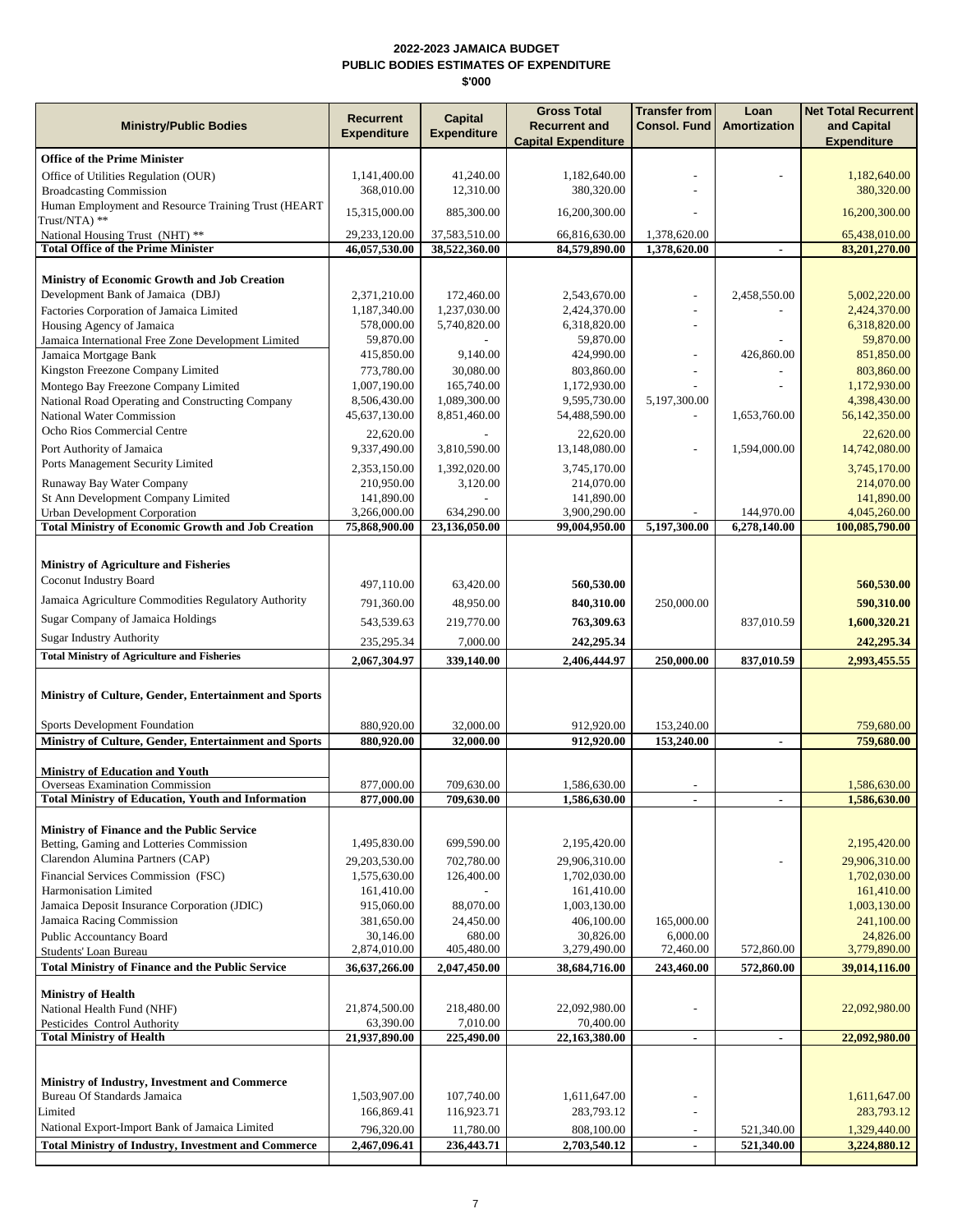### **2022-2023 JAMAICA BUDGET PUBLIC BODIES ESTIMATES OF EXPENDITURE \$'000**

|                                                         | <b>Recurrent</b>   | <b>Capital</b>     | <b>Gross Total</b>                                 | <b>Transfer from</b> | Loan                | <b>Net Total Recurrent</b>        |
|---------------------------------------------------------|--------------------|--------------------|----------------------------------------------------|----------------------|---------------------|-----------------------------------|
| <b>Ministry/Public Bodies</b>                           | <b>Expenditure</b> | <b>Expenditure</b> | <b>Recurrent and</b><br><b>Capital Expenditure</b> | <b>Consol. Fund</b>  | <b>Amortization</b> | and Capital<br><b>Expenditure</b> |
| Ministry of Labour and Social Security                  |                    |                    |                                                    |                      |                     |                                   |
| National Insurance Fund (NIF) **                        | 28,605,640.00      | 7,000.00           | 28,612,640.00                                      |                      |                     | 28,612,640.00                     |
| <b>Total Ministry of Labour and Social Security</b>     | 28,605,640.00      | 7.000.00           | 28,612,640.00                                      | ٠                    | ۰                   | 28,612,640.00                     |
|                                                         |                    |                    |                                                    |                      |                     |                                   |
| <b>Ministry of National Security</b>                    |                    |                    |                                                    |                      |                     |                                   |
| <b>Firearm Licensing Authority</b>                      | 841,291.15         | 90,000.00          | 931,291.15                                         |                      |                     | 931,291.15                        |
| <b>Total Ministry of National Security</b>              | 841,291.15         | 90,000.00          | 931,291.15                                         |                      |                     | 931,291.15                        |
|                                                         |                    |                    |                                                    |                      |                     |                                   |
| <b>Ministry of Science and Technology</b>               |                    |                    |                                                    |                      |                     |                                   |
| Petrojam Ltd                                            | 160,423,050.00     | 2,101,980.00       | 162,525,030.00                                     |                      | 1,209,990.00        | 163,735,020.00                    |
| Postal Corporation                                      | 337,826.00         | 174,947.00         | 512,773.00                                         |                      |                     | 512,773.00                        |
| Spectrum Management Authority                           | 778,920.00         | 564,840.00         | 1,343,760.00                                       |                      |                     | 1,343,760.00                      |
| Universal Service Fund                                  | 1,114,220.00       | 5,250.00           | 1,119,470.00                                       | 1,818,670.00         |                     | (699, 200.00)                     |
| <b>Total Ministry of Science, Energy and Technology</b> | 162,654,016.00     | 2,847,017.00       | 165,501,033.00                                     | 1,818,670.00         | 1,209,990.00        | 164,892,353.00                    |
|                                                         |                    |                    |                                                    |                      |                     |                                   |
| <b>Ministry of Transport and Mining</b>                 |                    |                    |                                                    |                      |                     |                                   |
| Aeronautical Telecommunications Ltd (AEROTEL)           | 943,000.00         | 95,960.00          | 1,038,960.00                                       |                      |                     | 1,038,960.00                      |
| Airport Authority of Jamaica (AAJ)                      | 3,071,120.00       | 1,046,280.00       | 4,117,400.00                                       |                      | 1,219,740.00        | 5,337,140.00                      |
| Jamaica Bauxite Institute                               | 367,120.00         | 16,890.00          | 384,010.00                                         |                      |                     | 384,010.00                        |
| Jamaica Bauxite Mining Limited                          | 588,260.00         | 816,600.00         | 1,404,860.00                                       |                      |                     | 1,404,860.00                      |
| Jamaica Railway Corporation                             | 337,150.00         | 5,400.00           | 342,550.00                                         |                      |                     | 342,550.00                        |
| Jamaica Ultimate Tyre Company Limited                   | 485,790.00         | 7,830.00           | 493,620.00                                         |                      |                     | 493,620.00                        |
| Jamaica Urban Transit Company Limited (JUTC)            | 12,384,970.00      | 203,120.00         | 12,588,090.00                                      | 5,432,050.00         |                     | 7,156,040.00                      |
| Montego Bay Metro                                       | 222,260.00         | 28,440.00          | 250,700.00                                         | 245,400.00           |                     | 5,300.00                          |
| Port Security Corps Limited                             | 736,060.00         | 5,180.00           | 741,240.00                                         |                      |                     | 741,240.00                        |
| <b>Transport Authority</b>                              | 1,646,840.00       | 252,900.00         | 1,899,740.00                                       |                      |                     | 1,899,740.00                      |
| <b>Total Ministry of Transport and Mining</b>           | 20,782,570.00      | 2,478,600.00       | 23,261,170.00                                      | 5,677,450.00         | 1,219,740.00        | 18,803,460.00                     |
| <b>TOTAL PUBLIC BODIES</b>                              | 399,677,424.52     | 70,671,180.71      | 470,348,605.23                                     | 14,718,740.00        | 10,639,080.59       | 466,198,545.82                    |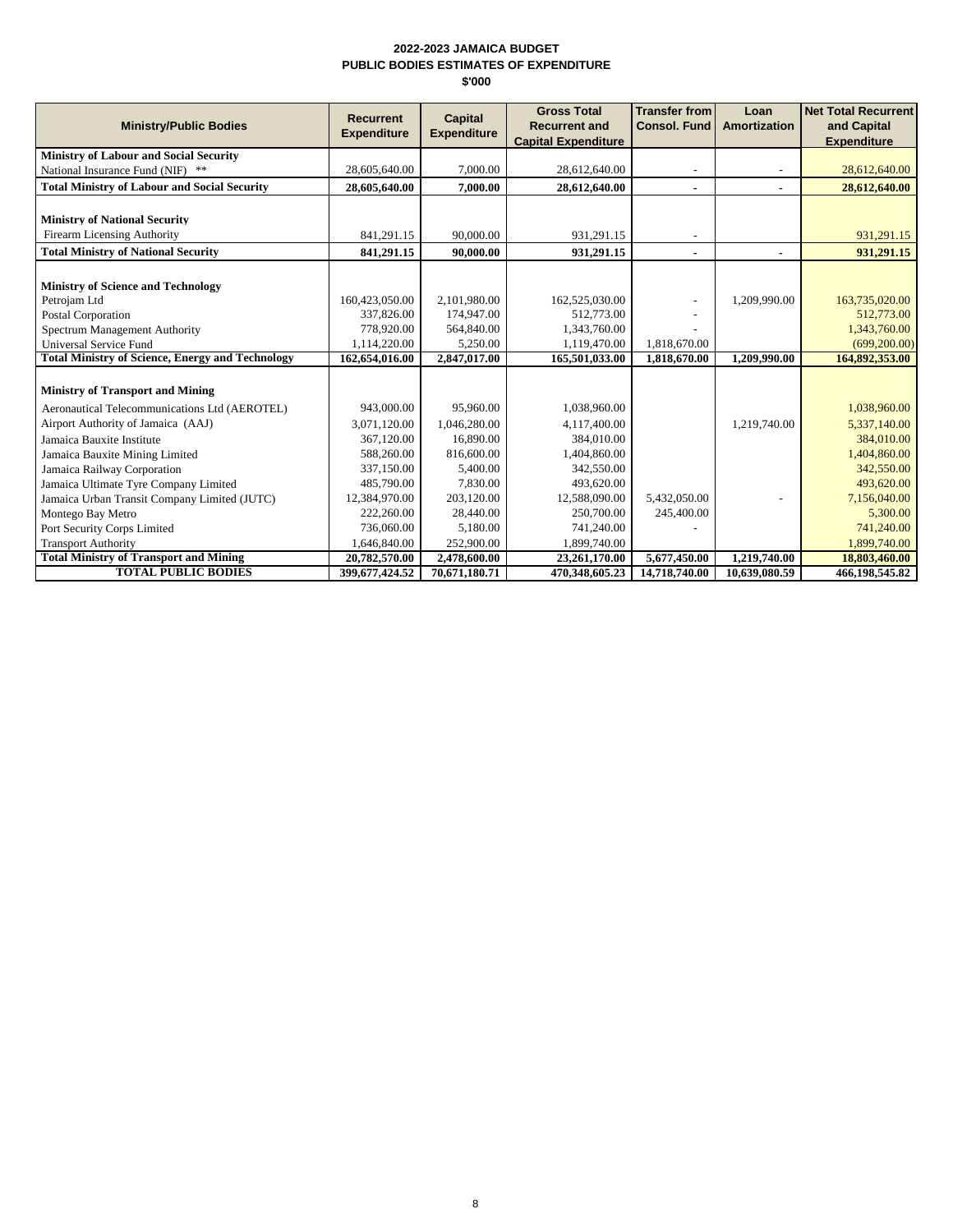### **2022-2023 JAMAICA BUDGET PUBLIC BODIES FINANCING \$'000**

|                                                                                                              | Capital<br><b>Recurrent</b>   |                | <b>Gross Total</b><br><b>Transfer to</b> |                                                |                          | <b>Total Recurrent</b>   |                                                                                                                                         |
|--------------------------------------------------------------------------------------------------------------|-------------------------------|----------------|------------------------------------------|------------------------------------------------|--------------------------|--------------------------|-----------------------------------------------------------------------------------------------------------------------------------------|
| <b>Ministry/Public Bodies</b>                                                                                | Revenue                       | <b>Capital</b> | Revenue                                  | <b>Recurrent and</b><br><b>Capital Revenue</b> | Consol.<br><b>Fund</b>   | Loan Inflows             | and Capital<br>Revenue                                                                                                                  |
| Office of the Prime Minister/ Office of the Cabinet                                                          |                               |                |                                          |                                                |                          |                          |                                                                                                                                         |
| Office of Utilities Regulation (OUR)                                                                         | 1,068,850.00                  |                |                                          | 1,068,850.00                                   |                          |                          | 1,068,850.00                                                                                                                            |
| <b>Broadcasting Commission</b>                                                                               | 369,070.00                    |                |                                          | 369,070.00                                     | (8,840.00)               |                          | 360,230.00                                                                                                                              |
| Human Employment and Resource Training Trust (HEART                                                          |                               |                |                                          |                                                |                          |                          |                                                                                                                                         |
| Trust)                                                                                                       | 15,844,250.00                 |                |                                          | 15,844,250.00                                  | (494, 600.00)            |                          | 15,349,650.00                                                                                                                           |
| National Housing Trust (NHT)                                                                                 | 32,958,520.00                 |                | 30,926,220.00                            | 63,884,740.00                                  | (11,400,000.00)          |                          | 52,484,740.00                                                                                                                           |
| <b>Total Office of the Prime Minister/ Cabinet</b>                                                           | 50,240,690.00                 | $\blacksquare$ | 30,926,220.00                            | 81,166,910.00                                  | (11,903,440.00)          | $\blacksquare$           | 69,263,470.00                                                                                                                           |
|                                                                                                              |                               |                |                                          |                                                |                          |                          |                                                                                                                                         |
| Ministry of Economic Growth and Job Creation                                                                 |                               |                |                                          |                                                |                          |                          |                                                                                                                                         |
| Development Bank of Jamaica (DBJ)                                                                            | 2,922,040.00                  |                |                                          | 2,922,040.00                                   | (27,540.00)              | 3,862,680.00             | 6,757,180.00                                                                                                                            |
| Factories Corporation of Jamaica Limited                                                                     | 1,657,090.00                  |                |                                          | 1,657,090.00                                   |                          |                          | 1,657,090.00                                                                                                                            |
| Housing Agency of Jamaica                                                                                    | 808,710.00                    |                | 1,565,110.00                             | 2,373,820.00                                   |                          | 4,116,870.00             | 6,490,690.00                                                                                                                            |
| Jamaica International Free Zone Development Limited                                                          | 190,330.00                    |                |                                          | 190,330.00                                     |                          |                          | 190,330.00                                                                                                                              |
| Jamaica Mortgage Bank                                                                                        | 667,820.00                    |                | 295,630.00                               | 963,450.00                                     | (20,000.00)              | $\overline{\phantom{a}}$ | 943,450.00                                                                                                                              |
| Kingston Freezone Company Limited                                                                            | 941,090.00                    |                |                                          | 941,090.00                                     | (6,870.00)               |                          | 934,220.00                                                                                                                              |
| Montego Bay Freezone Company Limited                                                                         | 925,620.00                    |                |                                          | 925,620.00                                     | (11,330.00)              |                          | 914,290.00                                                                                                                              |
| National Road Operating and Constructing Company                                                             | 2,510,390.00                  |                | ٠                                        | 2,510,390.00                                   |                          |                          | 2,510,390.00                                                                                                                            |
| National Water Commission                                                                                    | 42,371,130.00                 |                |                                          | 42,371,130.00                                  |                          | 342,490.00               | 42,713,620.00                                                                                                                           |
| Ocho Rios Commercial Centre                                                                                  | 52,060.00                     |                |                                          | 52,060.00                                      | (7,390.00)               |                          | 44,670.00                                                                                                                               |
| Port Authority of Jamaica                                                                                    | 12,494,510.00                 |                |                                          |                                                |                          | $\overline{a}$           | 12,494,510.00                                                                                                                           |
|                                                                                                              | 3,708,780.00                  |                |                                          | 12,494,510.00<br>3,708,780.00                  | (190, 660.00)            |                          | 3,518,120.00                                                                                                                            |
| Ports Management Security Limited<br>Runaway Bay Water Company                                               | 214,000.00                    |                |                                          | 214,000.00                                     |                          |                          | 214,000.00                                                                                                                              |
| St Ann Development Company Limited                                                                           | 111,000.00                    |                |                                          | 111,000.00                                     |                          |                          | 111,000.00                                                                                                                              |
| <b>Urban Development Corporation</b>                                                                         | 3,650,030.00                  |                | 3,220,110.00                             | 6,870,140.00                                   |                          |                          | 6,870,140.00                                                                                                                            |
| <b>Total Ministry of Economic Growth and Job Creation</b>                                                    | 73,224,600.00                 | $\sim$         | 5,080,850.00                             | 78,305,450.00                                  | (263,790.00)             | 8,322,040.00             | 86,363,700.00                                                                                                                           |
|                                                                                                              |                               |                |                                          |                                                |                          |                          |                                                                                                                                         |
| <b>Ministry of Agriculture and Fisheries</b>                                                                 |                               |                |                                          |                                                |                          |                          |                                                                                                                                         |
| Coconut Industry Board                                                                                       | 265,560.00                    |                | 137,680.00                               | 403,240.00                                     |                          |                          | 403,240.00                                                                                                                              |
| Jamaica Agriculture Commodities Regulatory Authority                                                         | 577,410.00                    |                |                                          | 577,410.00                                     |                          |                          | 577,410.00                                                                                                                              |
| <b>Sugar Company of Jamaica Holdings</b>                                                                     | 1,028,304.67                  |                | 828,500.00                               | 1,856,804.67                                   |                          |                          | 1,856,804.67                                                                                                                            |
| <b>Sugar Industry Authority</b>                                                                              | 279,425.20                    |                |                                          | 279,425.20                                     |                          |                          | 279,425.20                                                                                                                              |
| <b>Total Ministry of Agriculture and Fisheries</b>                                                           | 2,150,699.87                  | $\blacksquare$ | 966,180.00                               | 3,116,879.87                                   | $\blacksquare$           | ٠                        | 3,116,879.87                                                                                                                            |
| Ministry of Culture, Gender, Entertainment and Sports<br>Sports Development Foundation                       | 659,150.00                    |                |                                          | 659,150.00                                     |                          |                          | 659,150.00                                                                                                                              |
| Ministry of Culture, Gender, Entertainment and Sports                                                        | 659,150.00                    |                |                                          | 659,150.00                                     |                          | $\blacksquare$           | 659,150.00                                                                                                                              |
| <b>Ministry of Education and Youth</b>                                                                       | 907,230.00                    |                | $\overline{\phantom{0}}$                 | 907,230.00                                     | (740.00)                 |                          | 906,490.00                                                                                                                              |
| Overseas Examination Commission                                                                              |                               |                |                                          |                                                |                          |                          |                                                                                                                                         |
|                                                                                                              |                               |                |                                          |                                                |                          |                          |                                                                                                                                         |
| <b>Total Ministry of Education, Youth and Information</b>                                                    | 907,230.00                    | $\blacksquare$ | $\blacksquare$                           | 907.230.00                                     | (740.00)                 | $\overline{a}$           | 906,490.00                                                                                                                              |
|                                                                                                              |                               |                |                                          |                                                |                          |                          |                                                                                                                                         |
| Ministry of Finance and the Public Service                                                                   |                               |                |                                          |                                                |                          |                          |                                                                                                                                         |
| Betting, Gaming and Lotteries Commission                                                                     | 1,845,180.00                  |                |                                          | 1,845,180.00                                   | (367, 530.00)            | $\overline{a}$           | 1,477,650.00                                                                                                                            |
| Clarendon Alumina Partners (CAP)                                                                             | 19,617,420.00<br>1,614,132.00 |                |                                          | 19,617,420.00                                  |                          |                          |                                                                                                                                         |
| Financial Services Commission (FSC)<br>Harmonisation Limited                                                 |                               |                |                                          | 1,614,132.00                                   |                          |                          |                                                                                                                                         |
|                                                                                                              | 73,520.00                     |                |                                          | 73,520.00                                      |                          |                          |                                                                                                                                         |
| Jamaica Deposit Insurance Corporation (JDIC)                                                                 | 4,114,450.00                  |                |                                          | 4,114,450.00                                   |                          |                          |                                                                                                                                         |
| Jamaica Racing Commission                                                                                    | 212,450.00<br>24,430.00       |                |                                          | 212,450.00<br>24,430.00                        |                          |                          |                                                                                                                                         |
| <b>Public Accountancy Board</b><br>Students' Loan Bureau                                                     | 3,319,270.00                  |                |                                          | 3,319,270.00                                   | (100,000.00)             | $\overline{a}$           |                                                                                                                                         |
|                                                                                                              | 30,820,852.00                 | $\blacksquare$ | $\blacksquare$                           | 30,820,852.00                                  | (467, 530.00)            | $\blacksquare$           |                                                                                                                                         |
| <b>Total Ministry of Finance and the Public Service</b>                                                      |                               |                |                                          |                                                |                          |                          |                                                                                                                                         |
| <b>Ministry of Health and Wellness</b>                                                                       |                               |                |                                          |                                                |                          |                          |                                                                                                                                         |
| National Health Fund (NHF)                                                                                   | 23,153,960.00                 |                |                                          | 23,153,960.00                                  |                          |                          |                                                                                                                                         |
|                                                                                                              | 63,500.00                     |                |                                          | 63,500.00                                      |                          |                          |                                                                                                                                         |
|                                                                                                              |                               |                | $\blacksquare$                           |                                                | $\blacksquare$           | $\blacksquare$           | 19,617,420.00<br>1,614,132.00<br>73,520.00<br>4,114,450.00<br>212,450.00<br>24,430.00<br>3,219,270.00<br>30,353,322.00<br>23,153,960.00 |
|                                                                                                              | 23,217,460.00                 | $\blacksquare$ |                                          | 23,217,460.00                                  |                          |                          |                                                                                                                                         |
| Pesticides Control Authority<br><b>Total Ministry of Health and Wellness</b>                                 |                               |                |                                          |                                                |                          |                          |                                                                                                                                         |
| Ministry of Industry, Investment and Commerce                                                                | 1,509,950.00                  |                |                                          | 1,509,950.00                                   | (8,500.00)               |                          | 23,153,960.00<br>1,501,450.00                                                                                                           |
| Bureau Of Standards Jamaica<br>Jamaica National Agency for Accreditation Company                             | 178,549.98                    |                |                                          | 178,549.98                                     | (2,217.17)               |                          | 176,332.82                                                                                                                              |
|                                                                                                              | 583,960.00                    |                |                                          | 583,960.00                                     | $\overline{\phantom{a}}$ | 1,000,000.00             | 1,583,960.00                                                                                                                            |
| National Export-Import Bank of Jamaica Limited<br><b>Total Ministry of Industry, Investment and Commerce</b> | 2,272,459.98                  | $\blacksquare$ | $\blacksquare$                           | 2,272,459.98                                   | (10,717.17)              | 1,000,000.00             | 3,261,742.82                                                                                                                            |